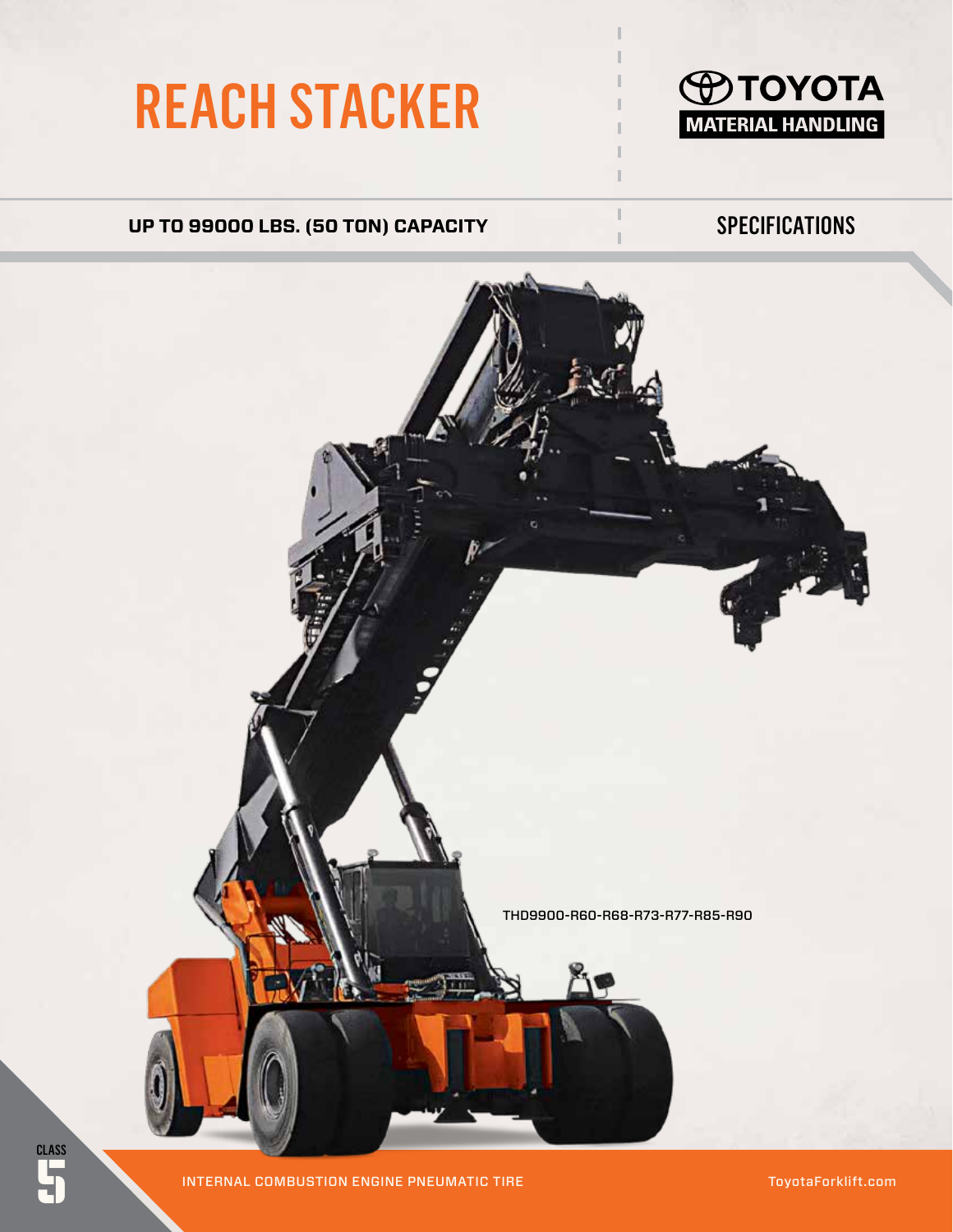**CAPACITY UP TO 99000 LBS.**

**WHEELBASE 236 IN.** LOAD CENTER **78 IN.**

#### INDUSTRIES



Intermodal/Port **INNIMIN** Shipping Containers

## STANDARD FEATURES

#### **SUPPORT**

- Electrical horn
- Asbestos-free components

#### **PERFORMANCE**

- CUMMINS<sup>®</sup> 8.9-liter, 6-cylinder
- Tier 4 Final diesel engine - Common rail electronic fuel
- injection system
- Turbocharged & intercooled
- Pivoting attachment with 4 ISO twistlocks
- Extendable/retractable to 20' & 40' foot pick points
- Automatic locking pendular floating twistlocks for handling 20' to 53' ISO containers
- Large LED twistlock engagement indicator lights
- Interlock safety system to ensure proper locking
- 31.5" of side shift each way
- Mechanical pile slope (+/- 5.0˚)
- High-load composite side thrust bearings
- Boom-mounted twistlock indicator light

#### **DURABILITY**

- Force-cooled wet disc brakes
- Planetary drive axle rated for durability in high-capacity, off-road applications
- AxleTech® planetary drive axle rated for durability in high-capacity, off-road applications

#### ERGONOMICS/CABIN

- LED front headlights (2)
- LED rear worklights (2)
- LED spreader lights (4)
- LED forward-facing fender-mounted worklights (2)
- LED rear-facing counterweight-mounted worklights (2)
- Stairway lighting
- Strobe light
- Forward & reverse travel alarms
- Single multifunction joystick control handle
- Key off headlights

### SERVICEABILITY

02

• Electronic engine diagnostics with fault code history

1 Consult your local, authorized Toyota Dealer for customization options and pricing.

- Easy-access filters
- Hydraulic multi-gauge
- Neutral safety switch
- Integrated overhead guard
- Warning lights
- battery charge
- low engine oil pressure
- low fuel level
- water in fuel
- high engine water temperature
- clogging air filter
- high transmission oil temperature
- park & service brake
- hydraulic filter
- transmission filter
- Dana model 36000 transmission with 4 forward & 4 reverse speeds
- 4-spool main control valve (lift, tilt, extend, rotate)
- Charge air cooler with integral side by side radiator & transmission coolers
- Independent brake & brake/declutch pedals
- 2-stage high-strength steel telescoping boom
- Heavy-duty, welded steer axle
- Rigidly constructed welded frame
- Engine protection system
- High-capacity cooling system
- Open core radiator with fan shroud motor & alternator
- Sideview mirrors (right & left sides)
- Front indicator lights (2)
- Rear combination lights (2)
- Dashless cab design for improved visibility
- Front & rear windshield washer/wiper
- Top-mounted windshield wiper
- Cabin doors with sliding windows
- Individually controlled front/rear wipers
- LED twistlock indicator lights inside cab
- Tilt steering column
- Left-hand directional shift lever
- Onboard load weighing system
- Externally serviceable brakes
- Bolt-on tanks, counterweights, cab super-structure & stairways (removable)
- Operator Restraint System (ORS) seat
- Operator Presence Sensing System (OPSS)
- Load-sensing, hydrostatic-powered steering
- Upswept exhaust
- 7" touch-screen multi-function display
	- Fuel gauge
- Hour meter
- Speedometer/Tachometer
- Water temperature gauge
- Engine oil pressure indicator
- Parking brake indicator
- DEF fluid indicators
- Turn signal indicators
- Estimated load weight indicator
- Service and operator manuals
- Pre-operation checklist (upon request)<sup>1</sup>
- Pin code entry system
- Fuse/relay diagnostics

• Two industrial 8D 12V batteries • Two-stage heavy-duty air cleaner • 12-Volt electrical system with 12V starter

• "Brake Saver" system prevents travel when parking brake is applied

• Adjustable air-ride seat with retractable seatbelts and adjustable armrests • Lockable doors with greaseable hinges

• External attachment spreader cylinders

• Hydraulically powered traversing cab

• Powertrain access panels with quick-release latches

• Rear window escape hatch

motor & alternator

• Cab heater & defroster • Tinted glass to minimize glare • Four turn lock-to-lock steering wheel • Emergency E-Stop in operator

compartment • Dome light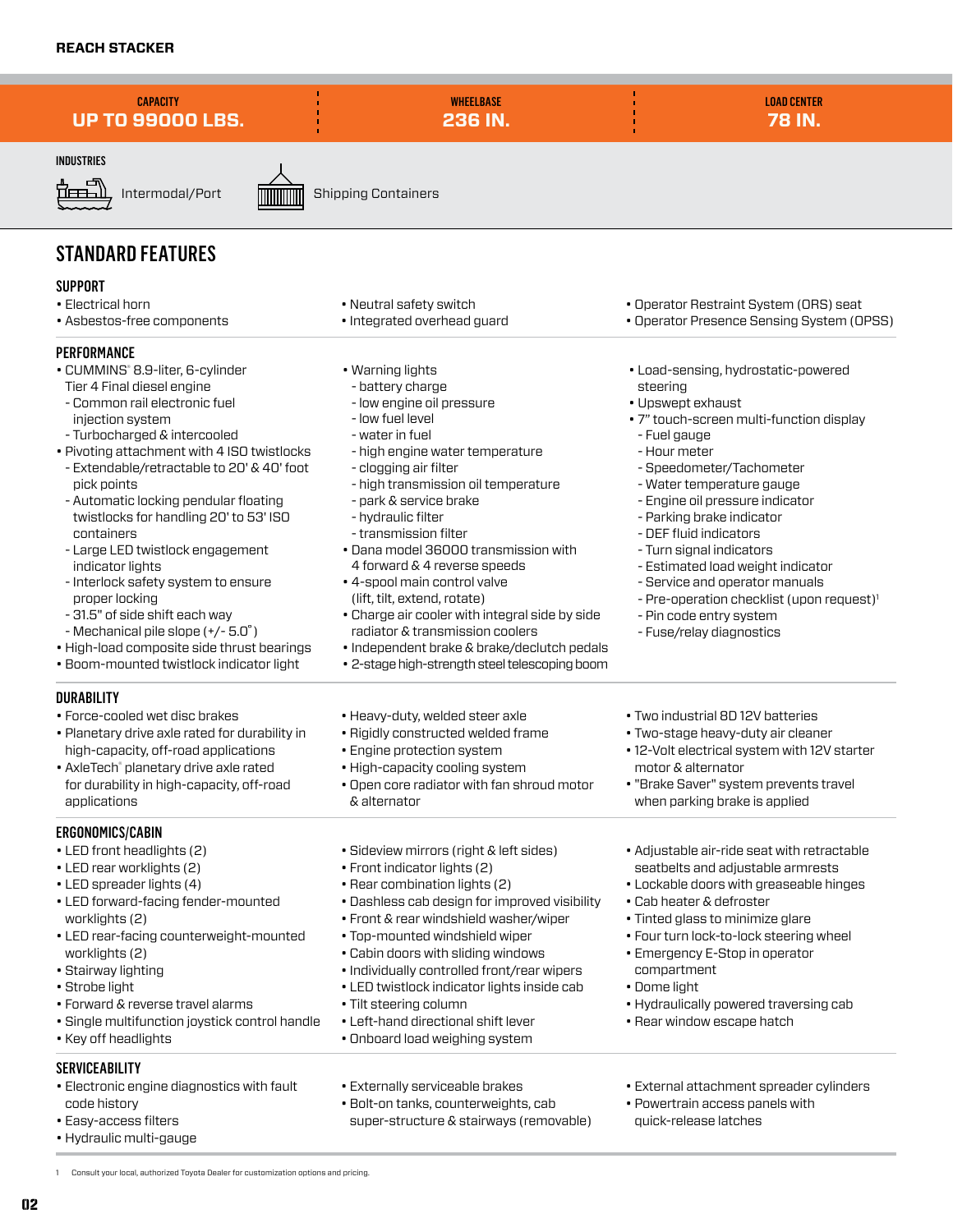## **78 IN.** OPTIONAL EQUIPMENT

| POWERTRAIN                                   |                                              |                                              |
|----------------------------------------------|----------------------------------------------|----------------------------------------------|
| • Precleaner                                 | • Fitch fuel catalyst                        |                                              |
| LOAD HANDLING                                |                                              |                                              |
| • Hydraulic pile slope                       | (requires 275" wheelbase)                    | • Container landing damage prevention        |
| • 4-point top pick ISO - twistlock           | • Rear container guides                      | system                                       |
| · WTP/pin module                             | • Spreader beam slave attachments            |                                              |
| · Trailer leg module                         | • Twistlock snapshot camera system           |                                              |
| COLD START AID                               |                                              |                                              |
| · Oil pan heater                             | • Hydraulic tank heater                      | • Coolant preheater                          |
| • Engine block heater                        | • Battery pad warmer                         |                                              |
| <b>CAB/CONTROLS</b>                          |                                              |                                              |
| · Open cab (less doors, glass, wipers, heat) | • Air-conditioning                           | • Rearview mirror (center mount)             |
| • AM/FM/CD with 2 speakers                   | • Top sunshade                               | • Auxiliary heater/front defrost             |
| • Auxiliary 12V power supply                 | · Single joystick control                    | • 3-point seatbelt                           |
| (pass through studs)                         | · Orange seatbelt                            | • Floor-mounted computer stand               |
| INDICATORS & MISC.                           |                                              |                                              |
| • Forward camera system visibility aid       | • Fire extinguisher (20 lb. chassis mount)   | • Tire pressure monitoring system            |
| · Rear camera system visibility aid          | • Fire suppression system                    | · 2nd position keyswitch twistlock override  |
| · Dual camera system visibility aid          | - Twin agent auto/manual                     | • Ground-level E-Stop stations (1 each side) |
| • Onboard load weighing system               | • Rear object detection radar                | · Ground-level monitoring kit w/ DVR         |
| (with tape printer)                          | • 4-corner object detection radar            | • French Canadian language                   |
| • Fire extinguisher (5 lb. cab mount)        | • Shock sensor warning system (w/logging)    |                                              |
| <b>ELECTRICAL</b>                            |                                              |                                              |
| • Jumpstart receptacle                       | • Lockable battery isolator                  |                                              |
| <b>LIGHTS/ALARMS</b>                         |                                              |                                              |
| • Extra strobe (magnetic)                    | • Forward travel alarm                       | • Various HID worklight upgrade options      |
| SERVICE/MAINTENANCE                          |                                              |                                              |
| • Central lubrication system                 | • Auto-lubrication system (spreader)         | • Onboard battery trickle charger            |
| • Auto-lubrication system (chassis)          | · Engine oil purification system             | · Onboard stand-alone generator              |
| PAINT OPTIONS (REQUIRES PAINT CODE & MAP)    |                                              |                                              |
| • Custom color (single or dual)              | • Chevron striping on counterweight          | • Intermodal tire striping                   |
| <b>WHEELS &amp; TIRES</b>                    |                                              |                                              |
| • Pneumatic                                  | • Foam-filled pneumatic tires (w/ opt. P052) | • Pneumatic tires (smooth)                   |
| • Foam-filled pneumatic tires                | • Pneumatic tires (lugged)                   | • Extra tire/rim                             |
|                                              |                                              |                                              |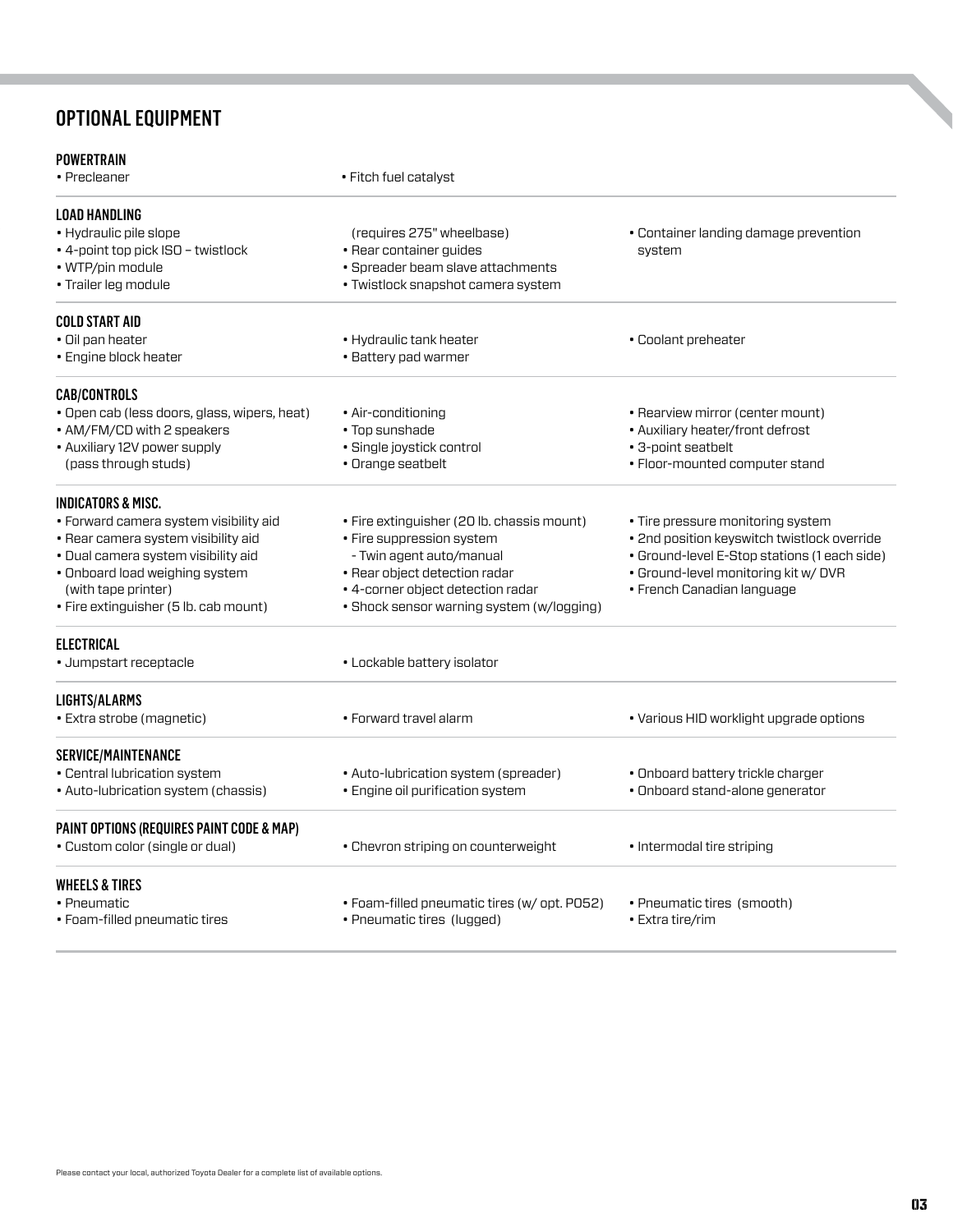## **TRUCK SPECIFICATIONS** TRUCK SPECIFICATIONS

| <b>GENERAL DATA</b>                                                  |                          |                            |                                     |                                     | <b>THD9900-R60</b>                  | <b>THD9900-R68</b>            | THD9900-R73                   |
|----------------------------------------------------------------------|--------------------------|----------------------------|-------------------------------------|-------------------------------------|-------------------------------------|-------------------------------|-------------------------------|
| Load Capacity (First Row <sup>1</sup> )                              |                          | $Ib$ (kg)                  | 99000 (44900)                       | 99000 (44900)                       | 99000 (44900)                       |                               |                               |
| Load Capacity (Second Row)                                           |                          | $lb$ (kg)                  | 60000 (27200)                       | 68000 (30850)                       | 72600 (32900)                       |                               |                               |
| Load Capacity (Third Row)<br>lb (kg)                                 |                          |                            | 30000 (13600)                       | 34000 (15420)                       | 38500 (17460)                       |                               |                               |
| Load Center (Row $1/$ Row $2/$ Row 3) (P)                            |                          | in $(mm)$                  | 78 (1981) / 156 (3962) / 258 (6553) | 78 (1981) / 156 (3962) / 258 (6553) | 78 (1981) / 156 (3962) / 258 (6553) |                               |                               |
| Power Type                                                           |                          |                            |                                     |                                     | Diesel                              | <b>Diesel</b>                 | Diesel                        |
| <b>Operator Position</b>                                             |                          |                            |                                     |                                     | <b>Seated Rider</b>                 | <b>Seated Rider</b>           | <b>Seated Rider</b>           |
| Tire Type                                                            |                          | Front / Rear               |                                     |                                     | Pneumatic                           | Pneumatic                     | Pneumatic                     |
| Wheels $(x =$ driven)                                                |                          | Front / Rear               |                                     |                                     | 4x/2                                | 4x/2                          | 4x/2                          |
| <b>EXTERIOR DIMENSIONS</b>                                           |                          |                            |                                     |                                     | <b>THD9900-R60</b>                  | <b>THD9900-R68</b>            | THD9900-R73                   |
| Boom Height (at maximum lift) (N)                                    |                          |                            |                                     | in $(mm)$                           | 736 (18694)                         | 736 (18694)                   | 736 (18694)                   |
| Boom Height (lowered) (A)                                            |                          | in $(mm)$                  | 181 (4597)                          | 181 (4597)                          | 181 (4597)                          |                               |                               |
| Boom Angle (minimum / maximum)                                       |                          | deg                        | 0/58.5                              | 0/58.5                              | 0/58.5                              |                               |                               |
| Lift Height (under twistlocks) (O)                                   |                          | in $(mm)$                  | 606 (15392)                         | 606 (15392)                         | 606 (15392)                         |                               |                               |
| Lowered Height (under twistlocks) (B)                                |                          | in $(mm)$                  | 40 (1016)                           | 40 (1016)                           | 40 (1016)                           |                               |                               |
| Overall Length (with attachment) $(C)$                               |                          |                            |                                     | in $(mm)$                           | 473 (12014)                         | 473 (12014)                   | 473 (12014)                   |
| Overall Length (without boom) (D)                                    |                          |                            |                                     | in $(mm)$                           | 314 (7976)                          | 314 (7976)                    | 314 (7976)                    |
| Spreader Width (20' / 40') (E)                                       |                          |                            |                                     | in $(mm)$                           | 273.5 (6033) / 479 (12167)          | 273.5 (6033) / 479 (12167)    | 273.5 (6033) / 479 (12167)    |
| Pile Slope (mechanical / hydraulic) (+/-)                            |                          |                            |                                     | deg                                 | 5/4.5                               | 5/4.5                         | 5/4.5                         |
| Spreader Rotation (+/-)                                              |                          |                            |                                     | deg                                 | 195/105                             | 195 / 105                     | 195/105                       |
| Sideshift (each way / total)                                         |                          |                            |                                     | in $(mm)$                           | 31.5(800)/63(1600)                  | 31.5(800)/63(1600)            | 31.5(800)/63(1600)            |
| Overall Width (over drive tires) (F)                                 |                          |                            |                                     | in $(mm)$                           | 165 (4191)                          | 165 (4191)                    | 165 (4191)                    |
| Distance - Centerline of Front Axle to Face of Tires/Stabilizers (G) |                          |                            |                                     | in $(mm)$                           | 32.25 (819)                         | 32.25 (819)                   | 32.25 (819)                   |
| Turning Radius (outside) (H)                                         |                          |                            |                                     | in $(mm)$                           | 343 (8712)                          | 343 (8712)                    | 343 (8712)                    |
| Basic Right-Angle Stacking Aisle Width (w/10% additional clearance)  |                          |                            |                                     | in $(mm)$                           | 480 (12192) / 565 (14351)           | 480 (12192) / 565 (14351)     | 480 (12192) / 565 (14351)     |
| <b>TIRES</b>                                                         |                          |                            |                                     |                                     | <b>THD9900-R60</b>                  | <b>THD9900-R68</b>            | THD9900-R73                   |
|                                                                      | Number (front / rear)    |                            |                                     |                                     | 4/2                                 | 4/2                           | 4/2                           |
| Tires                                                                | Size (front / rear)      |                            |                                     |                                     | 18.00-25 40PR / 18.00-25 40PR       | 18.00-25 40PR / 18.00-25 40PR | 18.00-25 40PR / 18.00-25 40PR |
| Wheelbase (I)                                                        |                          |                            |                                     | in $(mm)$                           | 236 (5994)                          | 236 (5994)                    | 236 (5994)                    |
| Tread Width (front) (J)                                              |                          |                            |                                     | in (mm)                             | 120 (3048)                          | 120 (3048)                    | 120 (3048)                    |
| Tread Width (rear) $(K)$                                             |                          |                            |                                     |                                     | 105 (2667)                          | 105 (2667)                    | 105 (2667)                    |
|                                                                      |                          |                            |                                     |                                     |                                     |                               |                               |
| Underclearance<br>(full load)                                        | Minimum with Load (L)    |                            |                                     | in $(mm)$                           | 7.5 (190)                           | 7.5 (190)                     | 7.5 (190)                     |
|                                                                      | Center of Wheelbase (M)  |                            |                                     | in (mm)                             | 16 (406)                            | 16 (406)                      | 16 (406)                      |
| <b>Brake</b>                                                         | Service (foot) / Parking |                            |                                     |                                     | Wet disc / Caliper                  | Wet disc / Caliper            | Wet disc / Caliper            |
| <b>POWER SYSTEM</b>                                                  |                          |                            |                                     |                                     | <b>THD9900-R60</b>                  | <b>THD9900-R68</b>            | <b>THD9900-R73</b>            |
| Battery (5-hour rating)                                              |                          |                            |                                     | V/Ah                                | 12/1300                             | 12/1300                       | 12/1300                       |
| Make / Model                                                         |                          |                            |                                     | CUMMINS 8.9L QSL9                   | CUMMINS 8.9L QSL9                   | CUMMINS 8.9L QSL9             |                               |
|                                                                      |                          | Rated Horsepower @ rpm     |                                     | <b>SAE HP</b><br>(kW)               | 380 @ 2100                          | 380 @ 2100                    | 380 @ 2100                    |
|                                                                      |                          |                            |                                     |                                     | $(283 \text{ @ } 2100)$             | $(283 \text{ @ } 2100)$       | $(283 \text{ @ } 2100)$       |
| Internal Combustion                                                  |                          | Rated Torque @ rpm         |                                     | SAE ft-Ib                           | 1201 @ 1500                         | 1201 @ 1500                   | 1201 @ 1500                   |
| Engine                                                               |                          |                            |                                     | $(N-m)$                             | $(1628)$ (a 1500)                   | $(1628)$ (a 1500)             | $(1628)$ (a 1500)             |
|                                                                      |                          | Number of Cylinders        |                                     |                                     | 6                                   | 6                             | 6                             |
|                                                                      |                          | <b>Piston Displacement</b> |                                     | $cu$ in $(cc)$                      | 660 (10815)                         | 660 (10815)                   | 660 (10815)                   |
|                                                                      |                          | <b>Fuel Tank Capacity</b>  |                                     | US gal (liter)                      | 155 (587)                           | 155 (587)                     | 155 (587)                     |
| Transmission                                                         | Type                     |                            |                                     |                                     | POWERSHIFT - AUTOSHIFT              | POWERSHIFT - AUTOSHIFT        | POWERSHIFT - AUTOSHIFT        |
|                                                                      |                          | Speeds (forward / reverse) |                                     |                                     | 4/4                                 | 4/4                           | 4/4                           |
| Auxiliary Hydraulic<br><b>Function Specifications</b>                |                          | Max. Operating Pressure    |                                     | psi (kg/cm2)                        | 2400 (168.7)                        | 2400 (168.7)                  | 2400 (168.7)                  |
| (for attachments)                                                    |                          | Max. Flow Rate             |                                     | gpm (lpm)                           | 25(94.6)                            | 25(94.6)                      | 25(94.6)                      |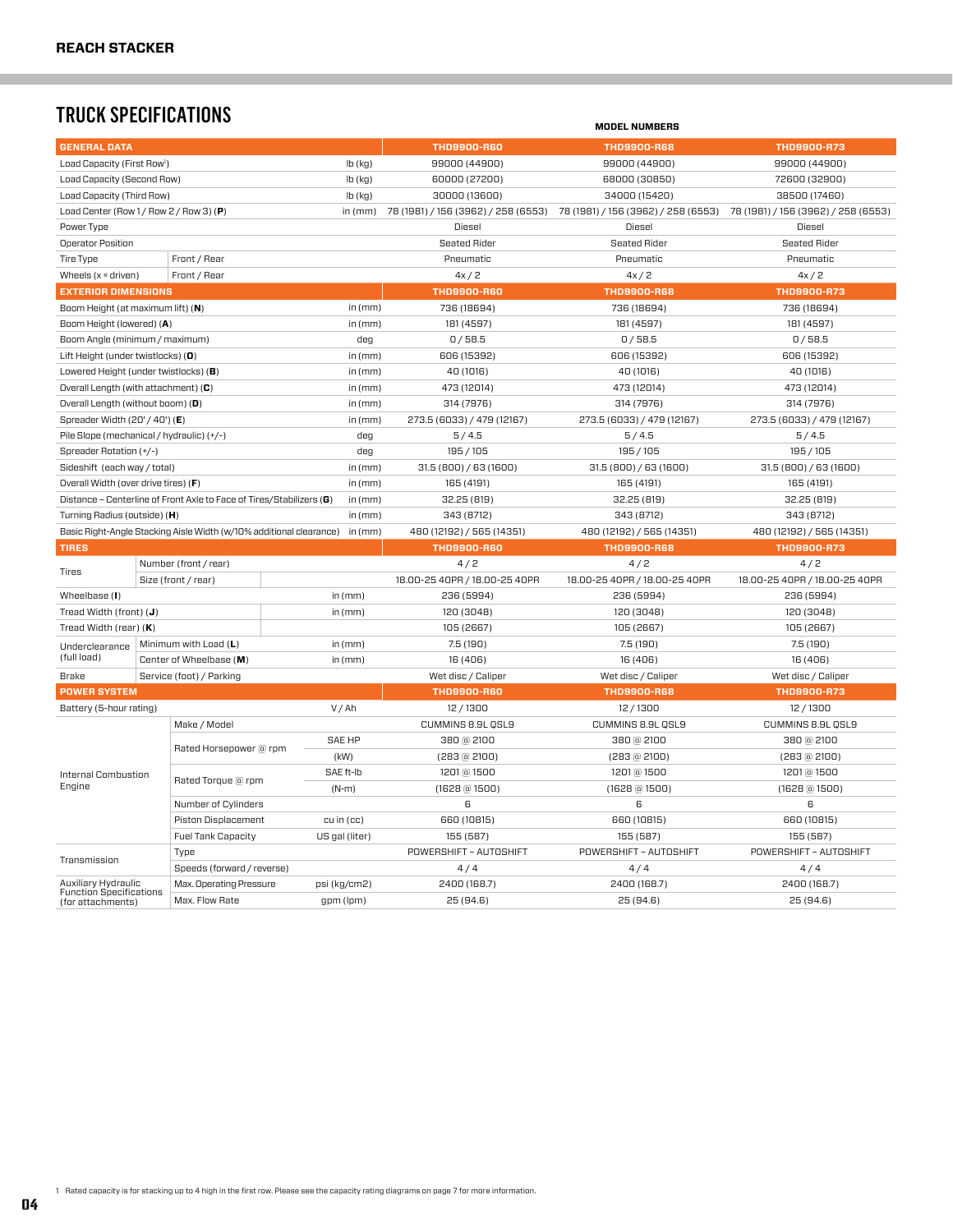## **TRUCK SPECIFICATIONS**

| <b>GENERAL DATA</b>                                        |                                                                      |                | <b>THD9900-R77</b>                 | <b>THD9900-R85</b>                  | <b>THD9900-R90</b>                  |
|------------------------------------------------------------|----------------------------------------------------------------------|----------------|------------------------------------|-------------------------------------|-------------------------------------|
| Load Capacity (First Row <sup>1</sup> )                    |                                                                      | $Ib$ ( $kq$ )  | 99000 (44900)                      | 99000 (44900)                       | 99000 (44900)                       |
| Load Capacity (Second Row)                                 |                                                                      | $lb$ (kg)      | 77000 (34900)                      | 85000 (38600)                       | 90000(40000)                        |
| Load Capacity (Third Row)                                  |                                                                      | $lb$ (kg)      | 44000 (20000)                      | 47000 (21300)                       | 68000 (30800)                       |
| Load Center (Row 1/Row 2/Row 3) (P)                        |                                                                      | in $(mm)$      | 78 (1981) / 156 (3962) /258 (6553) | 78 (1981) / 156 (3962) / 258 (6553) | 78 (1981) / 156 (3962) / 258 (6553) |
| Power Type                                                 |                                                                      |                | Diesel                             | Diesel                              | Diesel                              |
| Operator Position                                          |                                                                      |                | <b>Seated Rider</b>                | <b>Seated Rider</b>                 | <b>Seated Rider</b>                 |
| Tire Type                                                  | Front / Rear                                                         |                | Pneumatic                          | Pneumatic                           | Pneumatic                           |
| Wheels $(x =$ driven)                                      | Front / Rear                                                         |                | 4x/2                               | 4x/2                                | 4x/2                                |
| <b>EXTERIOR DIMENSIONS</b>                                 |                                                                      |                | THD9900-R77                        | <b>THD9900-R85</b>                  | <b>THD9900-R90</b>                  |
| Boom Height (at maximum lift) (N)                          |                                                                      | in $(mm)$      | 736 (18694)                        | 738 (18745)                         | 738 (18745)                         |
| Boom Height (lowered) (A)                                  |                                                                      | in $(mm)$      | 181 (4597)                         | 183 (4648)                          | 183 (4648)                          |
| Boom Angle (minimum / maximum)                             |                                                                      | deg            | 0/58.5                             | 0/58.5                              | 0/58.5                              |
| Lift Height (under twistlocks) $\left( \mathbf{0} \right)$ |                                                                      | in $(mm)$      | 606 (15392)                        | 608 (15443)                         | 608 (15443)                         |
|                                                            | Lowered Height (under twistlocks) (B)                                | in $(mm)$      | 40 (1016)                          | 42 (1067)                           | 42 (1067)                           |
|                                                            | Overall Length (with attachment) $(C)$                               | in $(mm)$      | 473 (12014)                        | 512 (13005)                         | 512 (13005)                         |
| Overall Length (without boom) (D)                          |                                                                      | in $(mm)$      | 314 (7976)                         | 356 (9042)                          | 361 (9169)                          |
| Spreader Width (20' / 40') (E)                             |                                                                      | in $(mm)$      | 273.5 (6033) / 479 (12167)         | 273.5 (6033) / 479 (12167)          | 273.5 (6033) / 479 (12167)          |
|                                                            | Pile Slope (mechanical / hydraulic) (+/-)                            | deg            | 5/4.5                              | 5/4.5                               | 5/4.5                               |
| Spreader Rotation (+/-)                                    |                                                                      | deg            | 195/105                            | 195 / 105                           | 195/105                             |
| Sideshift (each way / total)                               |                                                                      | in $(mm)$      | 31.5(800)/63(1600)                 | 31.5(800)/63(1600)                  | 31.5(800)/63(1600)                  |
| Overall Width (over drive tires) (F)                       |                                                                      | in $(mm)$      | 165 (4191)                         | 172 (4369)                          | 172 (4369)                          |
|                                                            | Distance - Centerline of Front Axle to Face of Tires/Stabilizers (G) | in $(mm)$      | 32.25 (819)                        | 35 (889)                            | 35 (889)                            |
| Turning Radius (outside) (H)                               |                                                                      | in $(mm)$      | 343 (8712)                         | 381 (9677)                          | 381 (9677)                          |
|                                                            | Basic Right-Angle Stacking Aisle Width (w/10% additional clearance)  | in (mm)        | 480 (12192) / 565 (14351)          | 508 (12903) / 586 (14884)           | 508 (12903) / 586 (14884)           |
| <b>TIRES</b>                                               |                                                                      |                | THD9900-R77                        | THD9900-R85                         | <b>THD9900-R90</b>                  |
|                                                            | Number (front / rear)                                                |                | 4/2                                | 4/2                                 | 4/2                                 |
| Tires                                                      | Size (front / rear)                                                  |                |                                    | 21.00-25 40PR / 18.00-25 40PR       | 21.00-25 40PR / 18.00-25 40PR       |
|                                                            |                                                                      |                | 18.00-25 40PR / 18.00-25 40PR      |                                     |                                     |
| Wheelbase (I)                                              |                                                                      | in $(mm)$      | 236 (5994)                         | 275 (6985)                          | 275 (6985)                          |
| Tread Width (front) $(J)$                                  |                                                                      | in $(mm)$      | 120 (3048)                         | 120 (3048)                          | 120 (3048)                          |
| Tread Width (rear) $(K)$                                   |                                                                      | in (mm)        | 105 (2667)                         | 105 (2667)                          | 105 (2667)                          |
|                                                            | Minimum with Load (L)                                                | in $(mm)$      | 7.5 (190)                          | 9.5(241)                            | 9.5(241)                            |
| Underclearance<br>(full load)                              | Center of Wheelbase (M)                                              | in $(mm)$      | 16 (406)                           | 18 (457)                            | 18 (457)                            |
| <b>Brake</b>                                               | Service (foot) / Parking                                             |                | Wet disc / Caliper                 | Wet disc / Caliper                  | Wet disc / Caliper                  |
| <b>POWER SYSTEM</b>                                        |                                                                      |                | THD9900-R77                        | THD9900-R85                         | <b>THD9900-R90</b>                  |
| Battery (5-hour rating)                                    |                                                                      | V/Ah           | 12/1300                            | 12/1300                             | 12/1300                             |
|                                                            | Make / Model                                                         |                | CUMMINS 8.9L QSL9                  | CUMMINS 8.9L QSL9                   | CUMMINS 8.9L QSL9                   |
|                                                            |                                                                      | <b>SAE HP</b>  | 380 @ 2100                         | 380 @ 2100                          | 380 @ 2100                          |
|                                                            | Rated Horsepower @ rpm                                               | (kW)           | $(283 \text{ @ } 2100)$            | $(283 \text{ @ } 2100)$             | $(283 \text{ @ } 2100)$             |
|                                                            |                                                                      | SAE ft-Ib      | 1201 @ 1500                        | 1201 @ 1500                         | 1201 @ 1500                         |
| Internal Combustion<br>Engine                              | Rated Torque @ rpm                                                   | $(N-m)$        | $(1628)$ (a 1500)                  | $(1628)$ (a 1500)                   | $(1628)$ (a 1500)                   |
|                                                            | Number of Cylinders                                                  |                | 6                                  | 6                                   | 6                                   |
|                                                            | <b>Piston Displacement</b>                                           | cu in (cc)     | 660 (10815)                        | 660 (10815)                         | 660 (10815)                         |
|                                                            | <b>Fuel Tank Capacity</b>                                            | US gal (liter) | 155 (587)                          | 155 (587)                           | 155 (587)                           |
|                                                            | Type                                                                 |                | POWERSHIFT - AUTOSHIFT             | POWERSHIFT - AUTOSHIFT              | POWERSHIFT - AUTOSHIFT              |
| Transmission                                               | Speeds (forward / reverse)                                           |                | 4/4                                | 4/4                                 | 4/4                                 |
| Auxiliary Hydraulic<br><b>Function Specifications</b>      | Max. Operating Pressure                                              | psi (kg/cm2)   | 2400 (168.7)                       | 2400 (168.7)                        | 2400 (168.7)                        |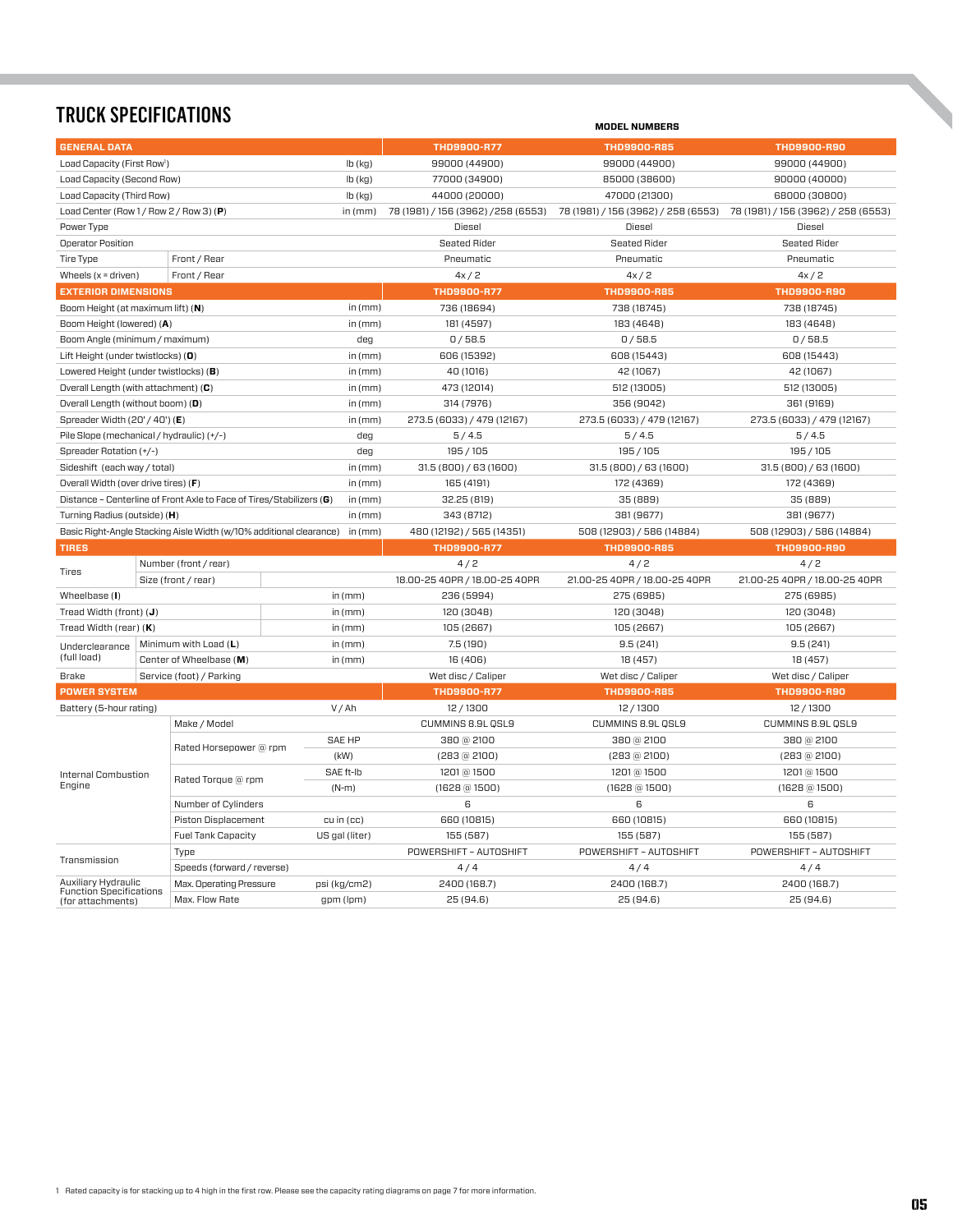## EXTERIOR DIMENSIONS

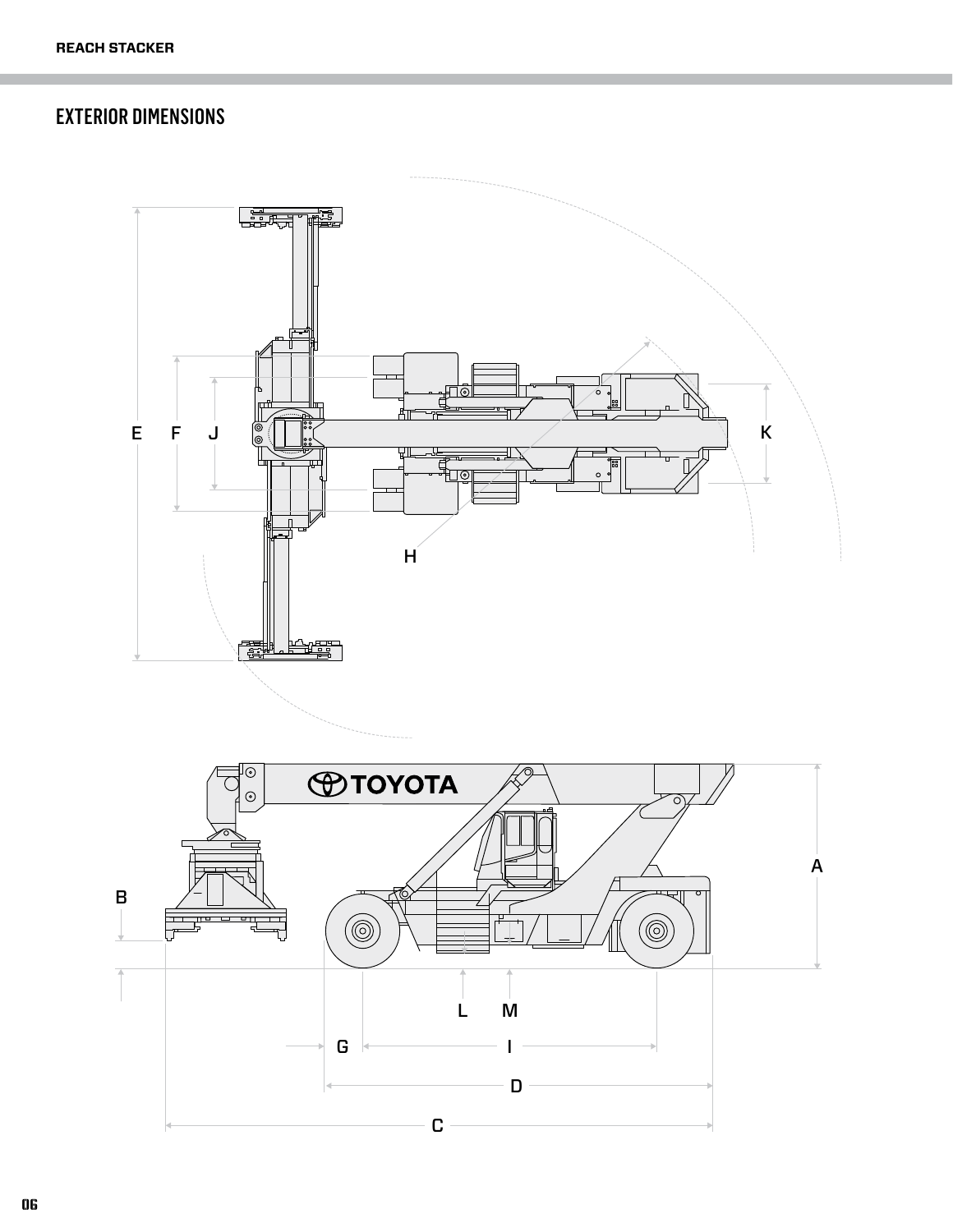## STACKING CAPACITIES